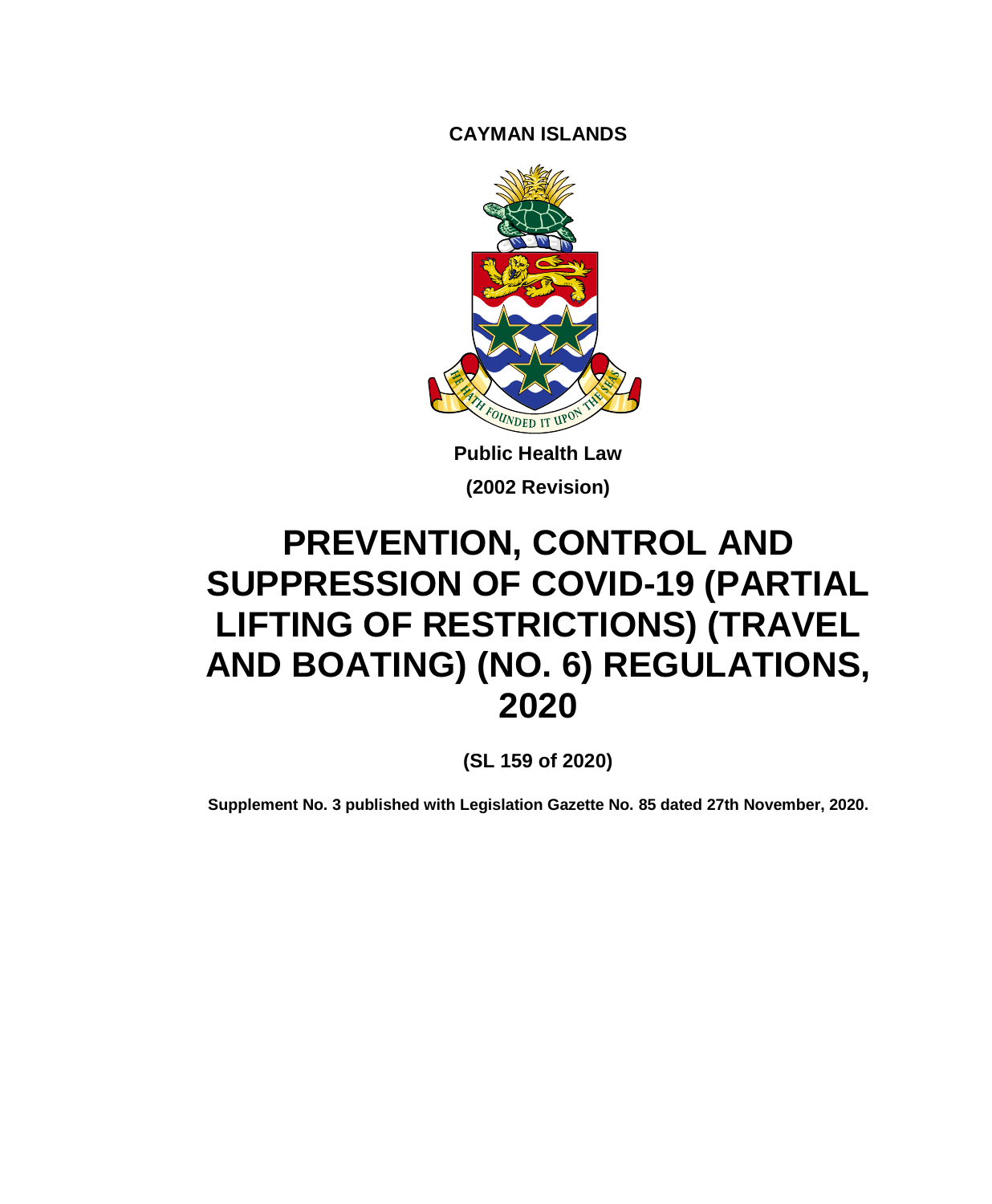## **PUBLISHING DETAILS**

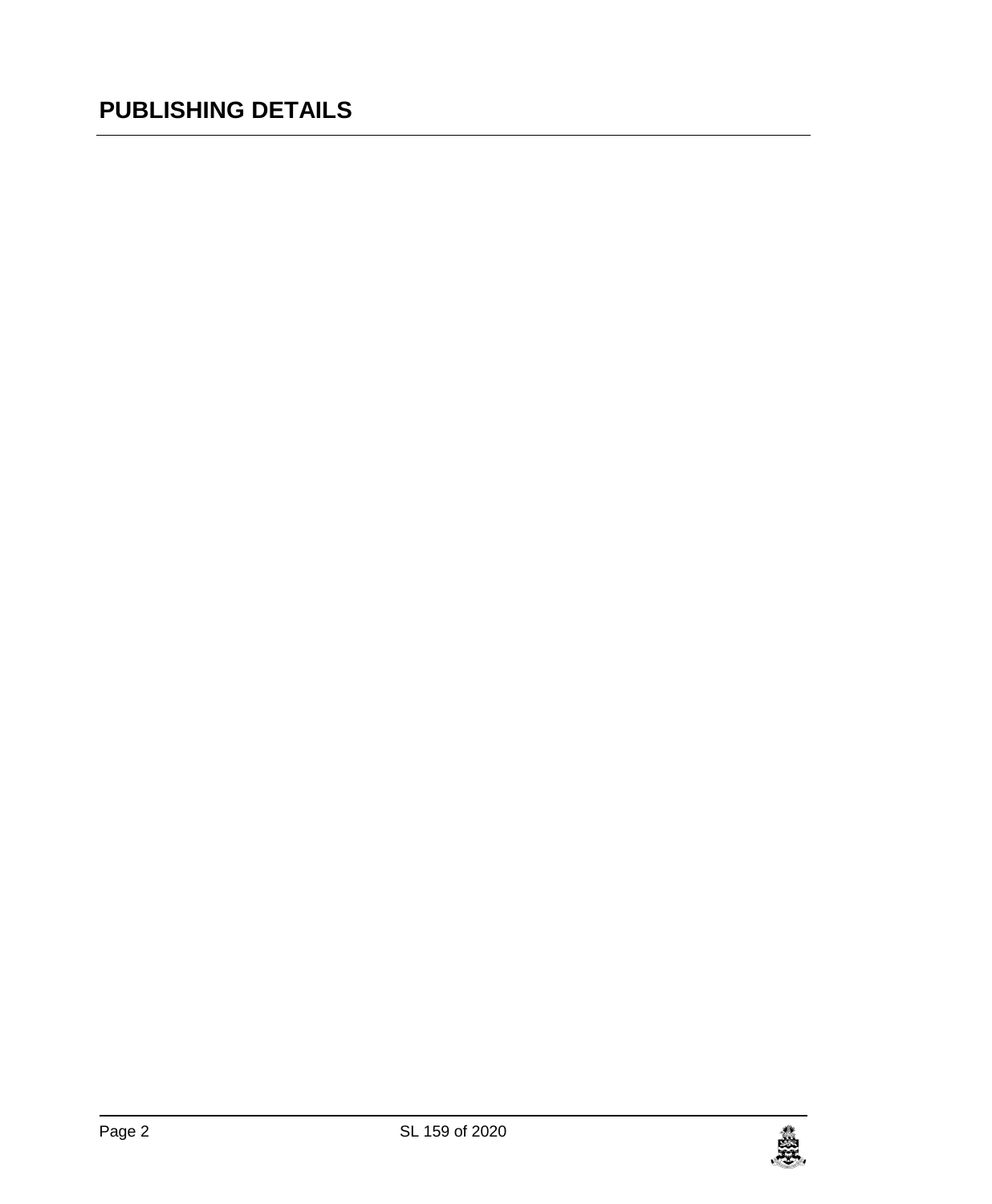#### **CAYMAN ISLANDS**



**(2002 Revision)**

## **PREVENTION, CONTROL AND SUPPRESSION OF COVID-19 (PARTIAL LIFTING OF RESTRICTIONS) (TRAVEL AND BOATING) (NO. 6) REGULATIONS, 2020**

**(SL 159 of 2020)**

### **Arrangement of Regulations**

| Regulation      |                                                                                   | Page |
|-----------------|-----------------------------------------------------------------------------------|------|
| 1 <sub>1</sub>  |                                                                                   |      |
| 2.              |                                                                                   |      |
| 3 <sub>1</sub>  |                                                                                   |      |
| 4.              |                                                                                   |      |
| 5.              |                                                                                   |      |
| 6.              | Repeal of the Prevention, Control and Suppression of Covid-19 (Partial Lifting of |      |
| 7 <sub>1</sub>  |                                                                                   |      |
| <b>Schedule</b> |                                                                                   | 8    |

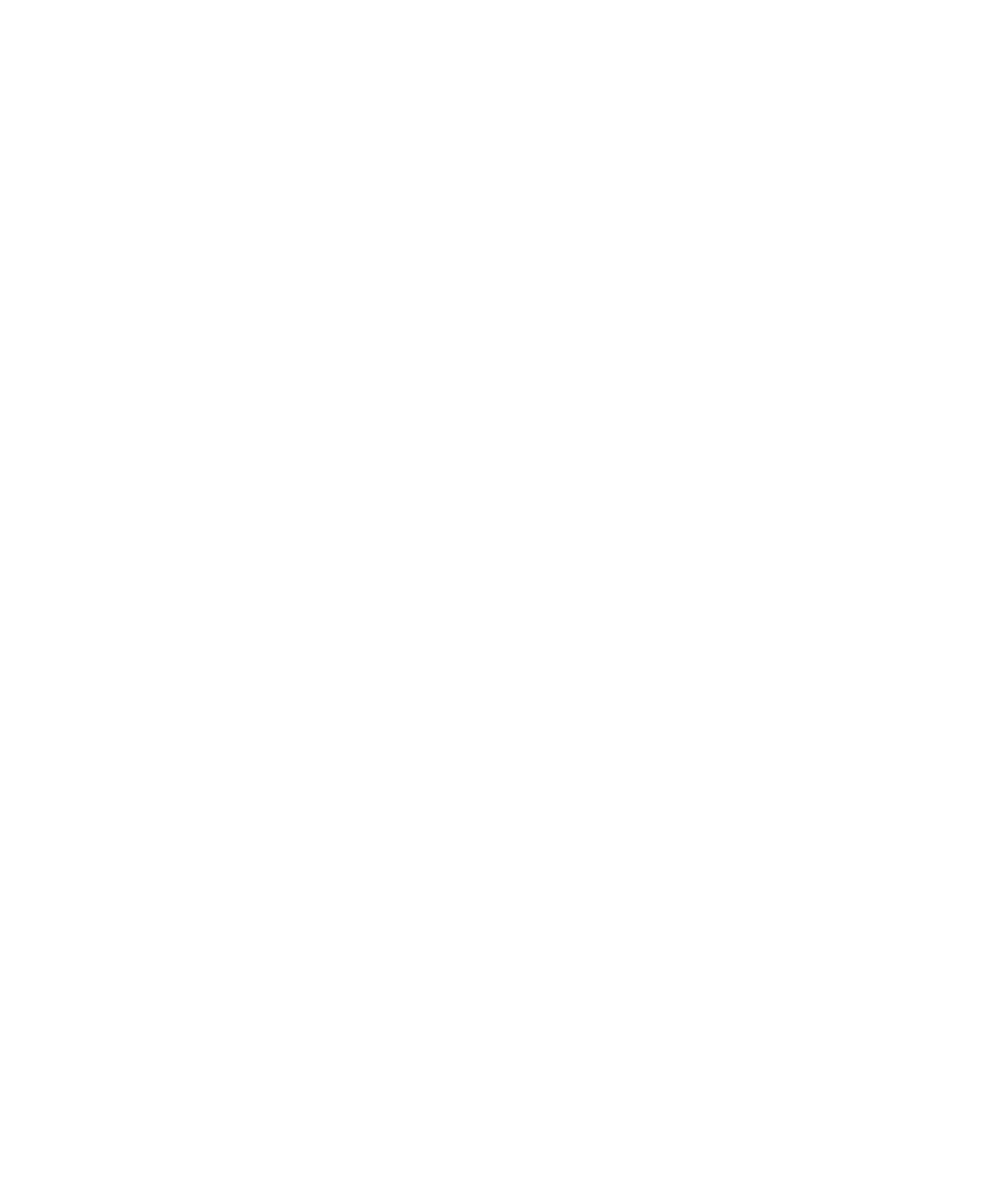#### **CAYMAN ISLANDS**



**(2002 Revision)**

## **PREVENTION, CONTROL AND SUPPRESSION OF COVID-19 (PARTIAL LIFTING OF RESTRICTIONS) (TRAVEL AND BOATING) (NO. 6) REGULATIONS, 2020**

**(SL 159 of 2020)**

In exercise of the powers conferred by section 34 of the Public Health Law (2002 Revision) the Cabinet makes the following Regulations —

#### <span id="page-4-0"></span>**1. Citation**

**1**. These Regulations may be cited as the Prevention, Control and Suppression of Covid-19 (Partial Lifting of Restrictions) (Travel and Boating) (No. 6) Regulations, 2020.

#### <span id="page-4-1"></span>**2. Definitions**

**2**. In these Regulations, "**waters**" means the waters of the territorial seas of the Islands.

#### <span id="page-4-2"></span>**3. Travel between the Islands**

- **3**. (1) Subject to this regulation, any person may travel between the Islands by air transport or boat.
	- (2) A person who wishes to travel between the Islands shall be permitted to travel without being tested for the virus where the person —

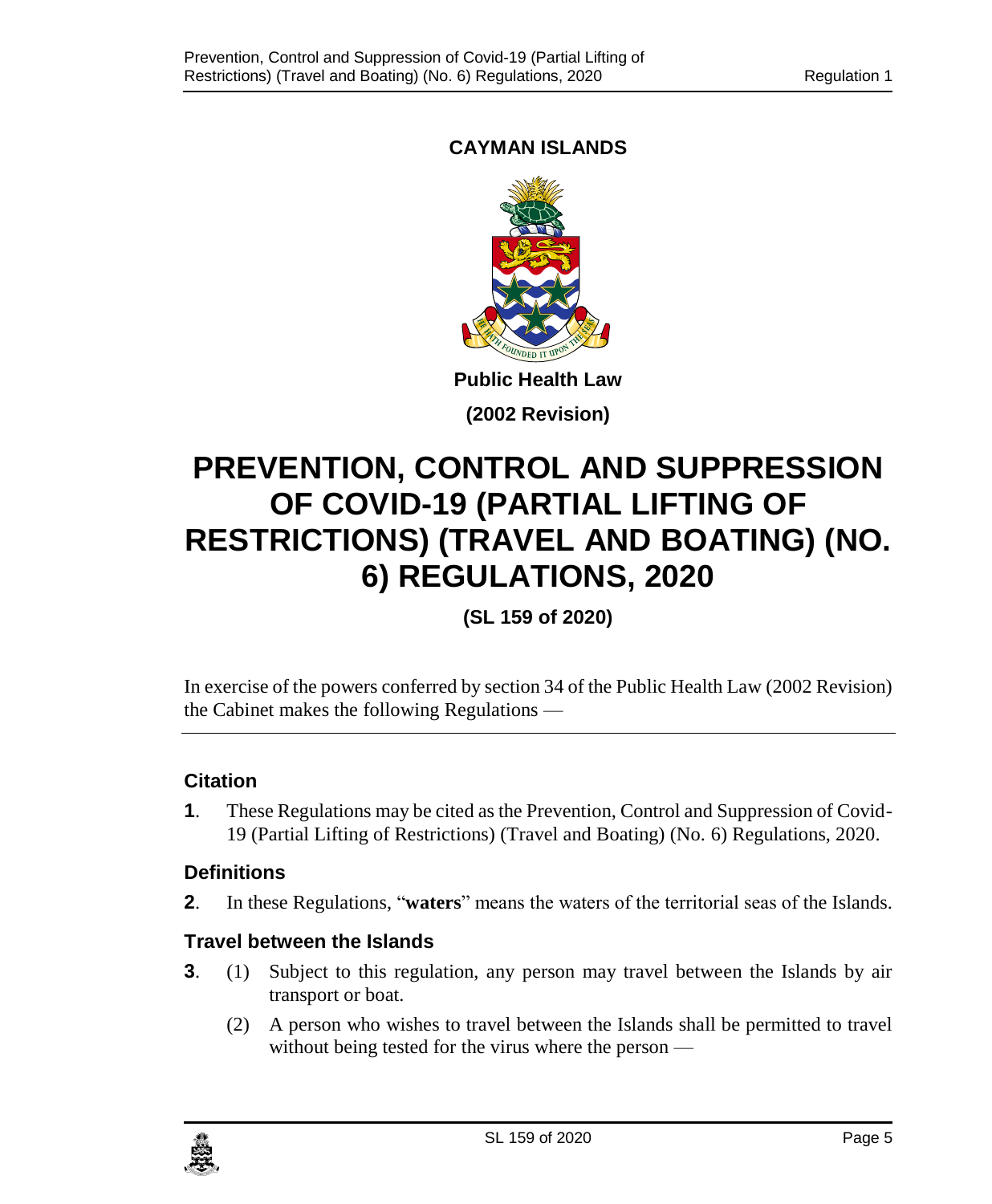- (a) has been in the Islands for at least fourteen days prior to the date of travel; and
- (b) is not showing any respiratory symptoms or symptoms of the virus.
- (3) A person who wishes to travel between the Islands and who has not been in the Islands for at least fourteen days prior to the date of travel shall —
	- (a) not less than forty-eight hours prior to travelling
		- (i) seek the approval of the Chief Officer of the Ministry of International Trade, Investment, Aviation and Maritime Affairs to travel; and
		- (ii) be tested for the virus; and
	- (b) only be permitted to travel after such test has been declared to be negative by the Medical Officer of Health.
- (4) A person who contravenes paragraph (2) or (3) commits an offence and is liable on conviction to a fine of ten thousand dollars and to imprisonment for two years.

#### <span id="page-5-0"></span>**4. Conditions for use of boat in the waters**

- **4**. (1) Subject to this regulation a person may use a boat in the waters subject to the condition that the operator of the boat shall ensure that the boat only has on board at any time no more than five hundred persons or its legal capacity, whichever is lesser.
	- (2) A person shall not operate or manoeuvre a boat so as to congregate or gather with any other person on any other boat or vessel where the number of persons gathering exceeds five hundred persons.
	- (3) A person who contravenes paragraph (1) or (2) commits an offence and is liable on conviction to a fine of ten thousand dollars and to imprisonment for two years.

#### <span id="page-5-1"></span>**5. Use of boat for fishing in the areas in the Schedule**

- **5**. (1) Notwithstanding regulation 3 of the *Control of Covid-19 (No.3) Regulations, 2020* and subject to this regulation a person may use a boat only for the purpose of fishing in the areas specified in the Schedule subject to the following conditions —
	- (a) the operator of the boat shall possess clearance to leave the waters issued by the Customs and Border Control Service;
	- (b) the operator of the boat shall ensure that the boat only has on board at any time no more than twenty-five persons or its legal capacity, whichever is lesser; and
	- (c) the operator of the boat shall ensure that the operator and the persons on board the boat return to the Islands no later than forty-eight hours after the commencement of the outward journey.

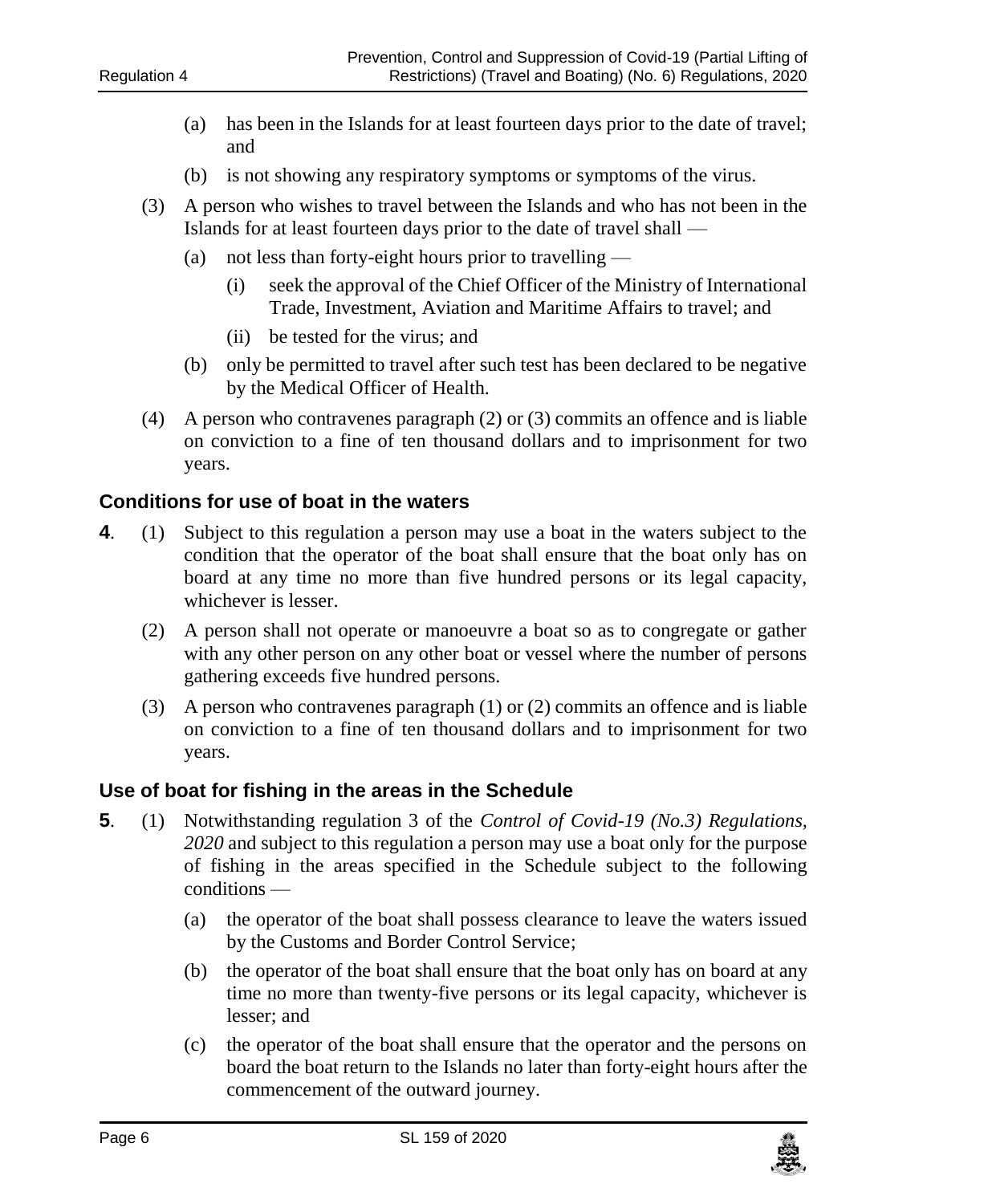- (2) Notwithstanding paragraph (1), a person who used, or was on board, a boat referred to in this regulation —
	- (a) shall comply with the directions of the Medical Officer of Health with regard to isolation and any additional health monitoring for the purposes of preventing, controlling or suppressing the spread of the virus; and
	- (b) who shows respiratory symptoms or symptoms of the virus shall be managed at a place and in such manner as specified by the Medical Officer of Health,

until the Medical Officer of Health determines that the person is no longer a health risk to the public.

- (3) A person shall not operate or manoeuvre a boat in the areas specified in the Schedule so as to congregate or gather with any other person on any other boat or vessel where the number of persons gathering exceeds twenty-five persons.
- (4) Notwithstanding paragraph (3), an operator shall declare to the Medical Officer of Health where that operator's boat had on board any other person, other than a person in respect of whom that operator received the clearance referred to in paragraph (1).
- (5) A person who contravenes paragraph  $(1)$ ,  $(2)$ ,  $(3)$  or  $(4)$  commits an offence and is liable on conviction to a fine of ten thousand dollars and to imprisonment for two years.

#### <span id="page-6-0"></span>**6. Repeal of the Prevention, Control and Suppression of Covid-19 (Partial Lifting of Restrictions) (Travel and Boating) (No.5) Regulations, 2020**

**6**. The *Prevention, Control and Suppression of Covid-19 (Partial Lifting of Restrictions) (Travel and Boating) (No.5) Regulations, 2020* are repealed*.*